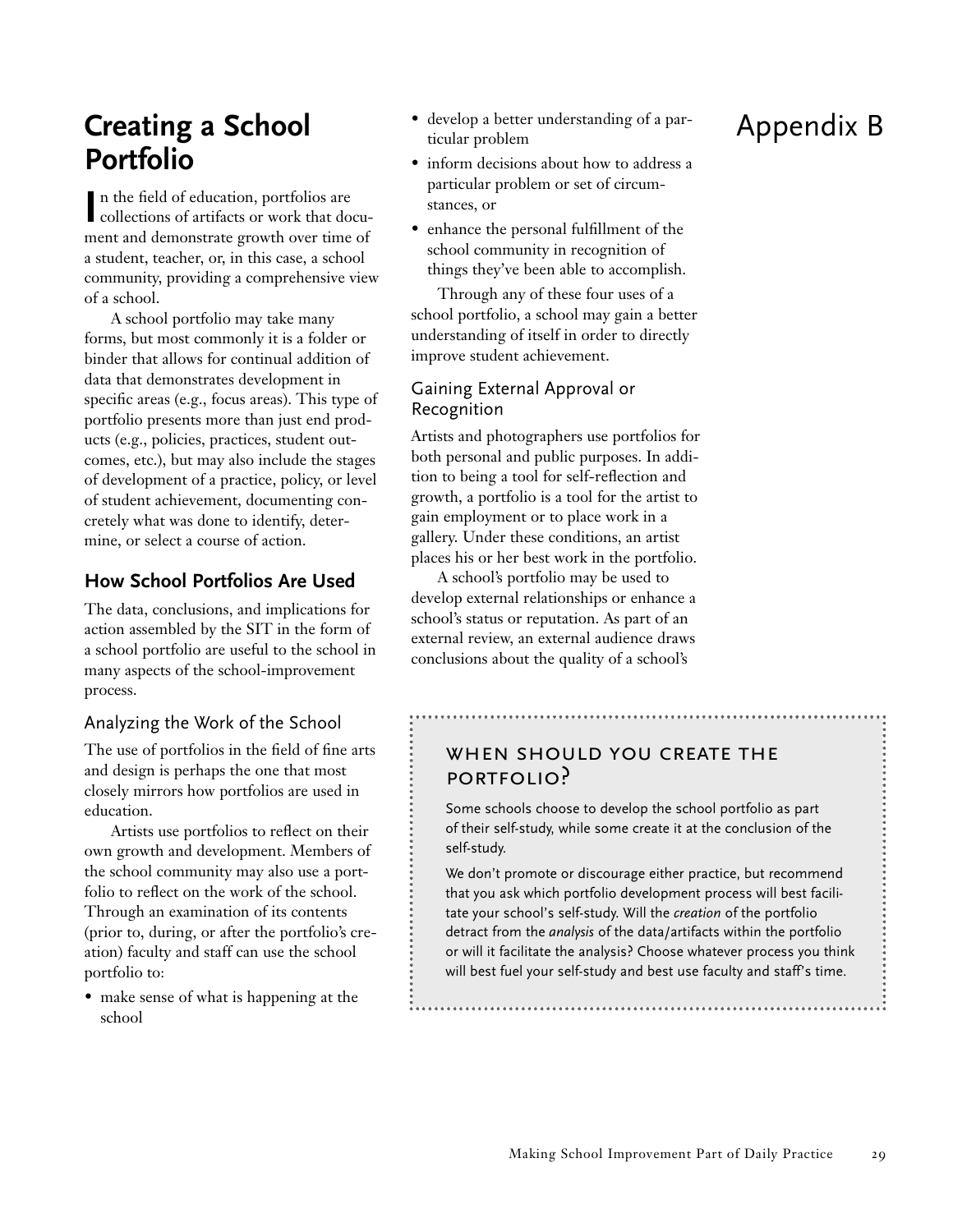practice. The portfolio is a rich source of information that is used by external reviewers to familiarize themselves with the school and its core operations and achievements.

To effectively communicate what is happening at a school, it is often necessary to present aspects of school through written documents or photographs. Some artists complain about the presentation of their work in two-dimensional representations, asserting that you can't get a feeling for a piece of art by viewing a slide. This is a source of tension for a school portfolio as well. By coupling the review of a portfolio with a multiple-day visit to a school, this problem can be partially alleviated.

#### Informing Continuous Improvement

In addition to tools for internal reflection and external review, school portfolios may also act as a data source to inform continu-

## do you need a school portfolio as part of an external review?

In preparation for an external review that includes a self-study component, reviewers frequently require that the self-study be documented and presented to the external audience. In fact, the documentation of the self-study is the starting place for many external reviews. In light of this, either during or at the conclusion of the self-study, the school may have to take on the task of documenting its self-study conclusions and data. The documentation method chosen by many schools as well as requested by several districts and states is the preparation of a school portfolio.

Not all external reviews require that a school portfolio be created. Some entities require that only a summary of conclusions and supporting data be prepared. Determine if preparing a school portfolio is appropriate based on your requirements and the resources (e.g., time, energy, etc.) it would require to compose one.

ous improvement. The keys to a portfolio becoming a tool for continuous improvement are:

- establishing a culture of inquiry in datainformed decision making – a routine of feeding data back to individuals that can best act on the information to make changes in student achievement;
- developing school personnel's skills to be able to analyze and act upon information, data;
- gathering the most relevant and informative information available to illuminate how you're doing, what you're doing, and what you can do next to improve or sustain achievement.

The creation of these three key elements within a school can build habits that make a school portfolio a living document, as opposed to a static collection of artifacts for external display. Its success is based on your inquiry, your essential question(s), and how closely your portfolio contains or summarizes information that will help you develop an informed response to your question(s).

### **Selecting Portfolio Content**

The development of an artist's portfolio is not a haphazard or random act, but involves difficult choices about what goes in it. In fact, one artist said, "The hardest part of creating a portfolio is the editing process, choosing what doesn't go in it." The same can be said of creating a school portfolio. The selection of the most appropriate and most informative *artifacts* is a challenging task in creating a school portfolio. Artifacts can take several forms, including

- surveys
- school records
- teacher assignments
- a video
- newspaper articles
- pictures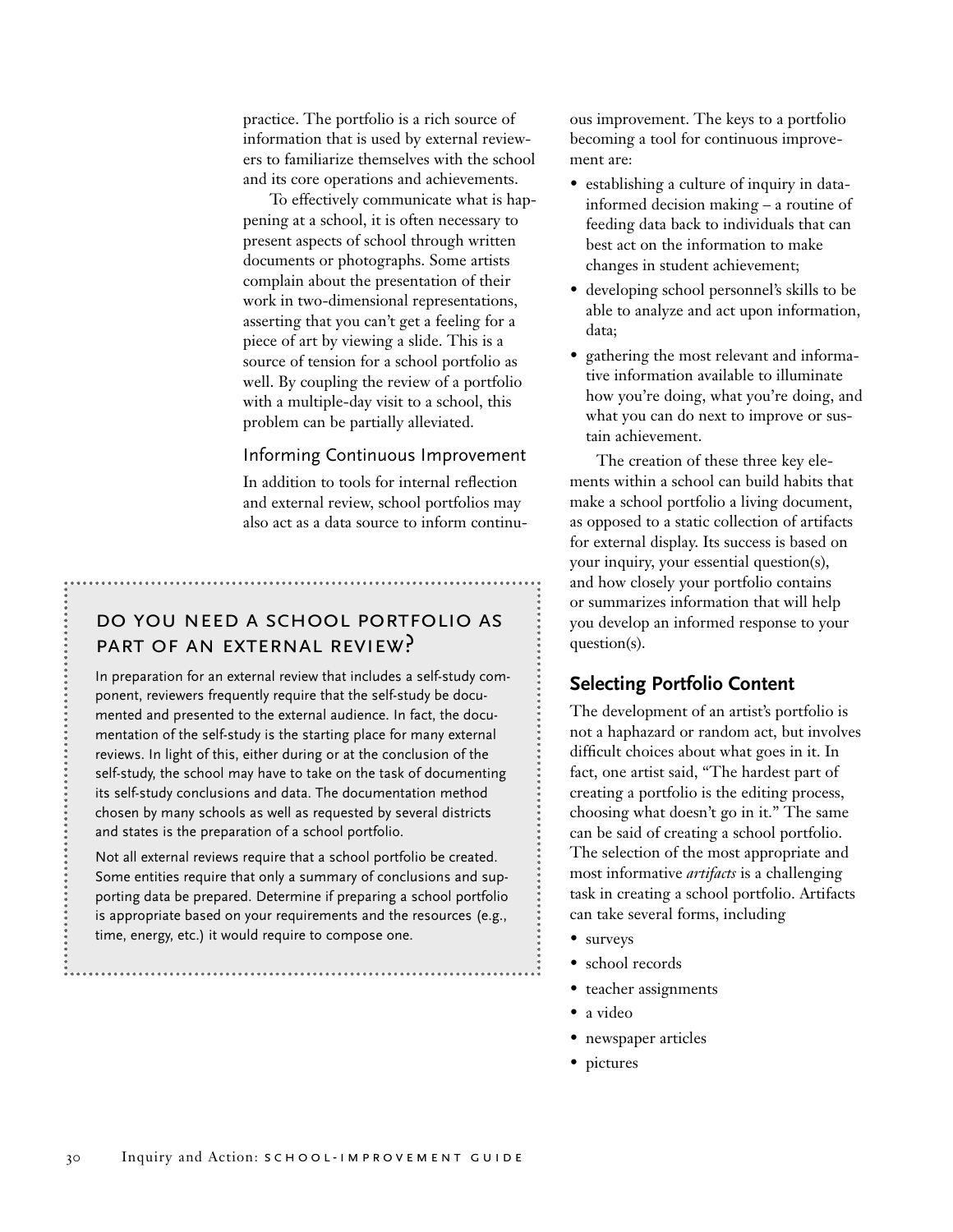When selecting artifacts, there are several things to keep in mind.

#### The Focus Areas Chosen in the Self-Study

The artifacts chosen for the portfolio should relate to the focus areas chosen at the beginning of the self-study process. For instance, if we look at the focus areas used by the New England Association of Schools and Colleges Commission on Secondary Schools to accredit high schools in New England, we see seven focus areas which they call "standards" for accreditation:

- Mission and Expectations for Student Learning
- Curriculum
- Instruction
- Assessment of Student Learning
- Leadership and Organization
- School Resources for Learning
- Community Resources for Learning

A school portfolio being created as part of an accreditation review would present artifacts that serve as evidence of best practices or resources available within each focus area chosen by the school in its self-study process. Such artifacts may include:

- a mission statement the school's foundation of high, equitably administered standards for student performance;
- a curriculum that is both accessible to students and aligned with state or district standards;
- instructional methods that are effective when used with students of various learning styles, backgrounds, and skills;
- assessments which provide accurate information about what students know and can do;
- evidence of leadership that makes strategic decisions which are focused on higher student achievement;
- evidence of family and community involvement built on the assets they each

possess and can offer to support the school's mission and goals.

## The Need for Multiple Types of Data

Specific artifacts should include technical and cognitive data as well as more traditional forms of data to inform external and internal audiences. These artifacts should be drawn from the same pieces of data that were used to reach conclusions in your selfstudy. Examples of such items are:

- survey results
- interview results
- classroom observation notes regarding instructional practice and student responses
- enrollment records
- attendance records
- transcripts
- standardized-test scores
- guidance records
- personnel evaluations
- staff development activities
- college entrance exam scores
- postsecondary enrollment records
- agendas of meetings focused on student achievement
- student work
- budgets annotated to indicate ongoing and new investments in student learning
- book and computer inventory

### A Strategy for the Selection of **Artifacts**

Above is an abbreviated list of various artifacts that could be placed in a portfolio. To optimize the effectiveness of the portfolio you cannot include every piece of data that exists in the school. Pick pieces that are the most informative and most relevant.